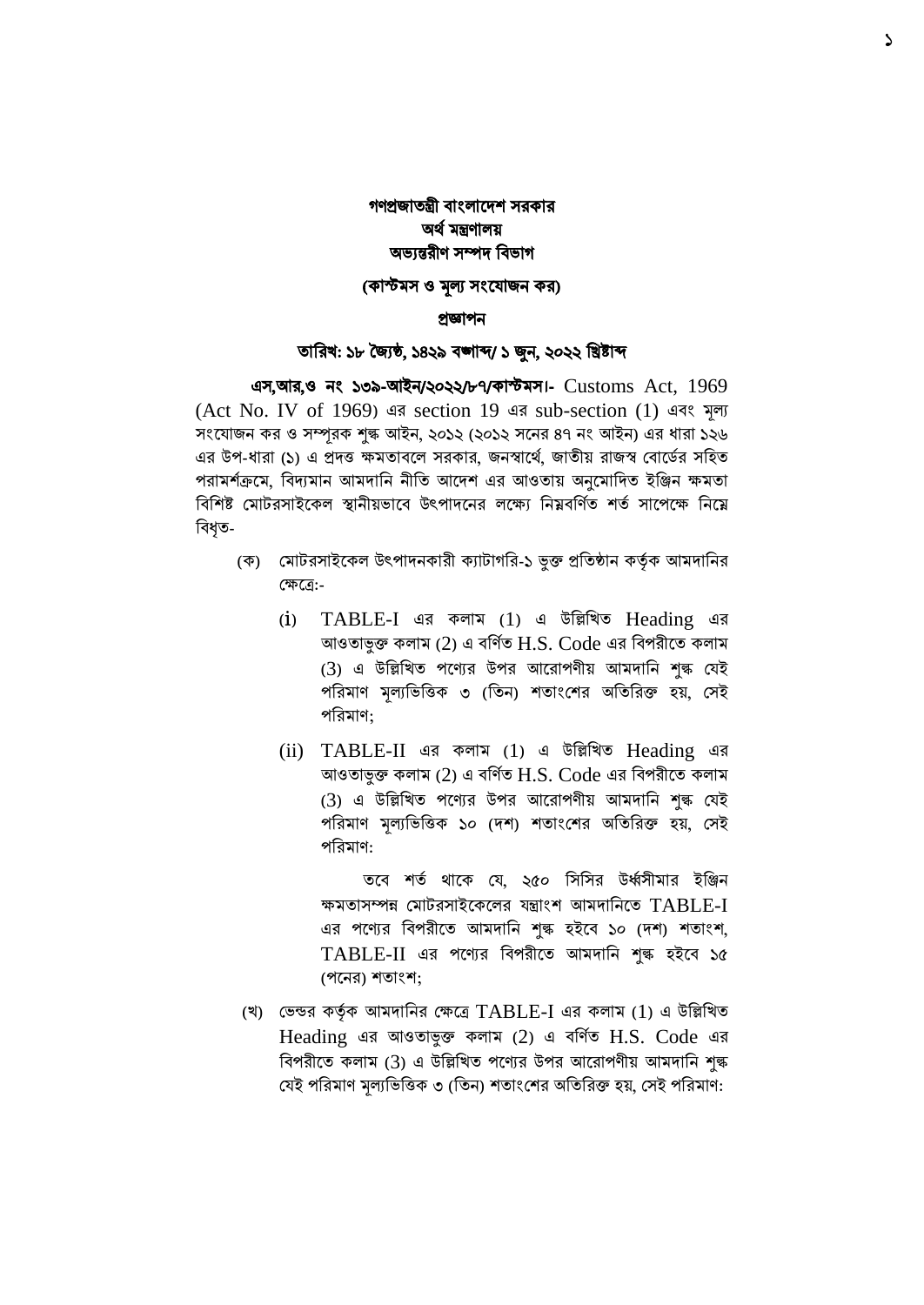তবে শর্ত থাকে যে, ২৫০ সিসির উর্ধ্বসীমার ইঞ্জিন ক্ষমতাসম্পন্ন মোটরসাইকেলের যন্ত্রাংশ আমদানিতে TABLE-I এর পণ্যের বিপরীতে আমদানি শুল্ক হইবে ১০ (দশ) শতাংশ;

(গ) বমাররসাইদকল উপপােনকারী কযারাগবর-২ ভুক্ত প্রবতষ্ঠান কর্তকথ আমোবনর বক্ষদে TABLE-II ও TABLE-III এর কলাম (1) এ উবিবখত Heading এর আওতাভুক্ত কলাম  $(2)$  এ বর্ণিত H.S. Code এর ববপরীদত কলাম (3) এ উবিবখত পদের উপর আদরাপণীয় আমোবন শুল্ক বেই পরিমাণ মূল্যভিত্তিক ১৫ (পনের) শতাংশের অতিরিক্ত হয়, সেই পবরমাণ:

তবে শর্ত থাকে যে, ২৫০ সিসির উর্ধ্বসীমার ইঞ্জিন ক্ষমতাসম্পন্ন মোটরসাইকেলের যন্ত্রাংশ আমদানিতে TABLE-II এর পণ্যের বিপরীতে আমদানি শুল্ক হইবে ১৫ (পনের) শতাংশ এবং TABLE-III এর পণ্যের বিপরীতে আমদানি শুল্ক হইবে ২৫ (পঁচিশ) শতাংশ;

এবং সমুদয় রেগুলেটরি ডিউটি ও সম্পূরক শুল্ক, যদি থাকে, এতদ্দারা অব্যাহতি প্রদান কবরল, র্া:-

| <b>Heading</b> | H.S. Code  | <b>Description</b>                       |  |  |  |
|----------------|------------|------------------------------------------|--|--|--|
| (1)            | (2)        | (3)                                      |  |  |  |
| 28.04          | 2804.80.00 | Arsenic                                  |  |  |  |
| 29.29          | 2929.10.00 | Isocyanates                              |  |  |  |
| 34.03          | 3403.19.00 | Mold release preparation                 |  |  |  |
| 35.06          | 3506.91.90 | Adhesives                                |  |  |  |
| 38.14          | 3814.00.90 | Organic composite solvents and thinner   |  |  |  |
|                | 3814.00.90 | Electric discharging machine (EDM) fluid |  |  |  |
| 38.24          | 3824.99.99 | Electroplating chemicals                 |  |  |  |
| 39.02          | 3902.10.00 | Polypropylene                            |  |  |  |
|                | 3902.30.00 | Polypropylene copolymers                 |  |  |  |
| 39.03          | 3903.19.00 | Polystyrene (GPPS)                       |  |  |  |
|                | 3903.20.00 | Styrene-acrylonitrile (SAN) copolymers   |  |  |  |
|                | 3903.30.90 | Acrylonitrile-butadiene-styrene(ABS)     |  |  |  |
|                |            | copolymers                               |  |  |  |
| 39.06          | 3906.10.00 | Poly (methyl methacrylate)               |  |  |  |
| 39.07          | 3907.29.00 | Other polyethers                         |  |  |  |
|                | 3907.40.90 | Polycarbonates                           |  |  |  |
| 39.08          | 3908.10.00 | Polyamide                                |  |  |  |
|                | 3908.90.00 | Glass filled (GF) nylon                  |  |  |  |
| 39.09          | 3909.40.90 | Phenolic resin                           |  |  |  |
|                | 3909.50.00 | Polyurethanes                            |  |  |  |
| 39.10          | 3910.00.00 | Silicones in primary forms               |  |  |  |
|                |            |                                          |  |  |  |

**TABLE-I**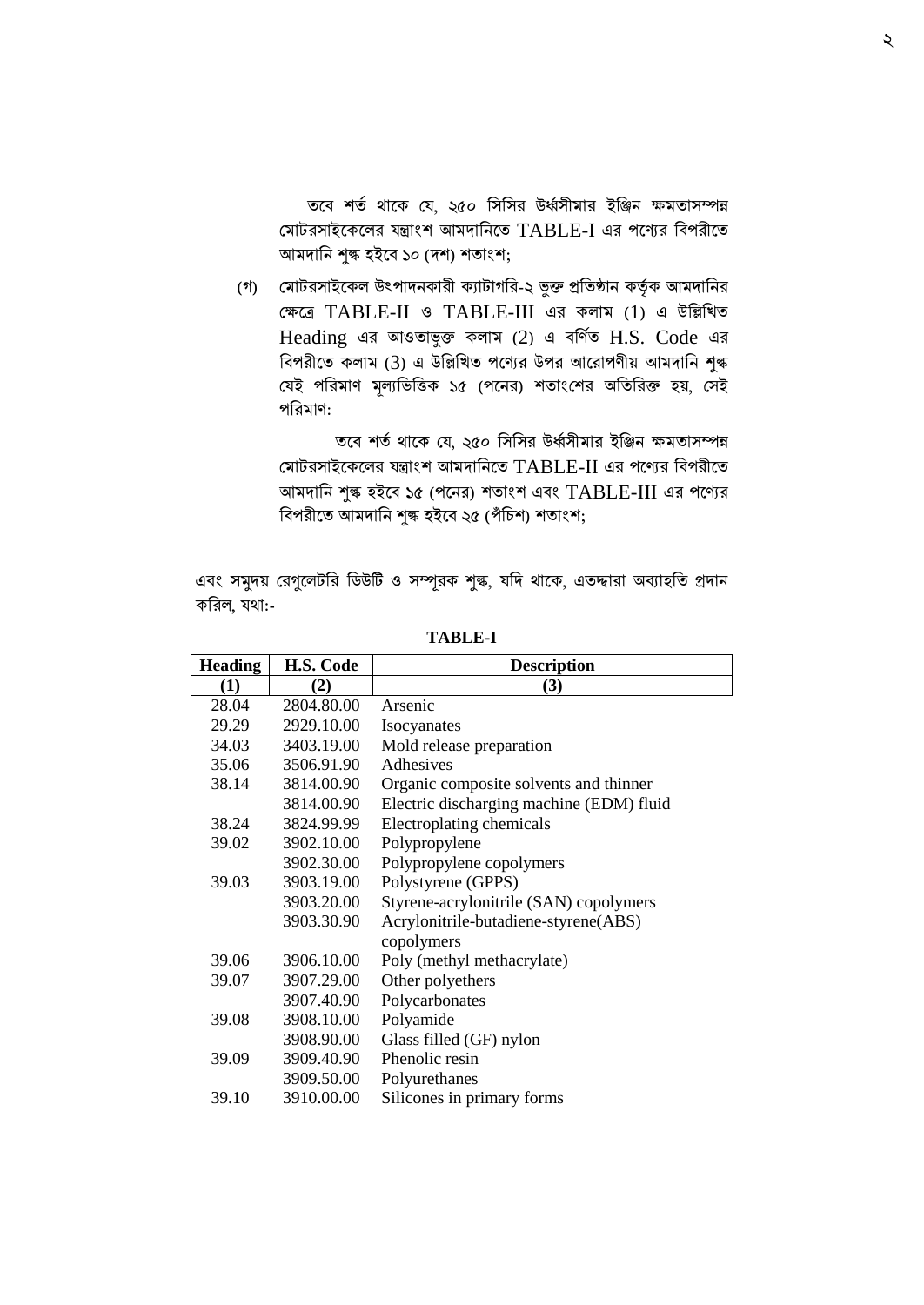| 39.17 | 3917.23.10 | PVC shrinkable tube (plain)                                                                                                           |
|-------|------------|---------------------------------------------------------------------------------------------------------------------------------------|
| 40.02 | 4002.31.00 | Isobutene-isoprene (Butyl)                                                                                                            |
|       | 4002.49.00 | Chloroprene rubber                                                                                                                    |
|       | 4002.99.00 | Other synthetic rubber                                                                                                                |
| 72.08 | 7208.10.90 | <b>Hot rolled Sheet</b>                                                                                                               |
|       | 7208.52.10 | Hot rolled Sheet                                                                                                                      |
|       | 7208.53.10 | Hot rolled Sheet                                                                                                                      |
| 72.09 | 7209.15.00 | Cold rolled sheet                                                                                                                     |
|       | 7209.16.90 | Cold rolled flat-rolled products of iron or non-<br>alloy steel in coils of a thickness exceeding 1mm<br>but less than 3mm            |
|       | 7209.17.90 | Cold rolled flat-rolled products of iron or non-                                                                                      |
|       |            | alloy steel in coils of a thickness exceeding                                                                                         |
|       |            | 0.5mm or more but not exceeding 1mm                                                                                                   |
|       | 7209.18.00 | Cold rolled flat-rolled products of iron or non-                                                                                      |
|       |            | alloy steel in coils of a thickness of less than 0.5                                                                                  |
|       |            | mm                                                                                                                                    |
| 72.12 | 7212.50.90 | Otherwise plated or coated iron or non-alloy steel                                                                                    |
| 72.15 | 7215.10.00 | Non-alloy bar                                                                                                                         |
|       | 7215.90.00 | Other bar                                                                                                                             |
| 72.21 | 7221.00.00 | Stainless steel bars and rods                                                                                                         |
| 72.24 | 7224.90.00 | Semifinished alloy product                                                                                                            |
| 72.25 | 7225.92.00 | Zinc plated or coated flat rolled products                                                                                            |
| 72.27 | 7227.90.90 | Other bars and rods                                                                                                                   |
| 73.06 | 7306.30.00 | Electric Resistance Welded (ERW) Precision<br>Tubes or Pipes                                                                          |
|       | 7306.40.00 |                                                                                                                                       |
|       | 7306.50.00 |                                                                                                                                       |
|       | 7306.61.00 |                                                                                                                                       |
|       | 7306.69.00 |                                                                                                                                       |
|       | 7306.90.00 | Other tubes, pipes and hollow profiles (for<br>example, open seam or welded riveted or<br>similarly closed of iron or steel.<br>Other |
| 73.15 | 7315.19.00 | Parts of chain                                                                                                                        |
| 76.01 | 7601.20.90 | Aluminium alloy                                                                                                                       |
| 76.04 | 7604.29.00 | Bar, rods, and profile of alumimium alloy                                                                                             |
| 78.01 | 7801.10.00 | Refined lead                                                                                                                          |
| 81.10 | 8110.10.00 | Antimony ingot                                                                                                                        |
| 83.11 | 8311.30.00 | Coated rod & cored wire                                                                                                               |
|       | 8409.99.90 | Carburetor                                                                                                                            |
| 84.09 |            |                                                                                                                                       |

## **TABLE-II**

| <b>Heading</b> | H.S. Code  | <b>Description</b>                              |  |
|----------------|------------|-------------------------------------------------|--|
|                |            | (3)                                             |  |
| 32.08          | 3208.20.10 | Paints and varnishes                            |  |
|                | 3208.90.90 | Pre treatment chemicals for painting operations |  |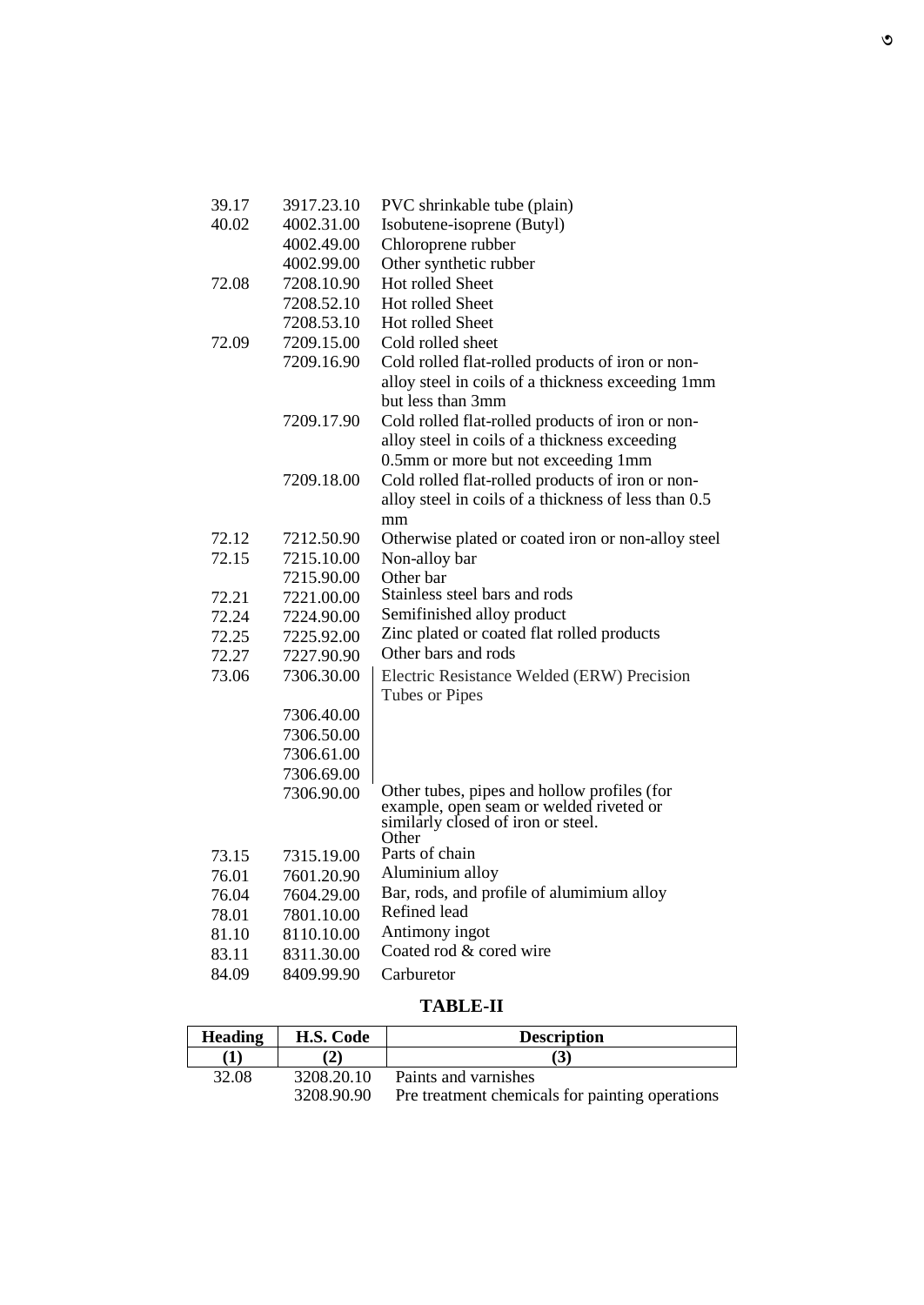| 39.19 | 3919.90.99 | Adhesive sticker                            |  |  |
|-------|------------|---------------------------------------------|--|--|
| 39.21 | 3921.90.99 | Sticker                                     |  |  |
| 40.16 | 4016.93.00 | Gaskets, washers and other seals            |  |  |
|       | 4016.99.90 | Other articles of vulcanised rubber         |  |  |
| 59.03 | 5903.90.90 | Other textile fabrics, impregnated, coated, |  |  |
|       |            | covered or laminated with plastics          |  |  |
| 70.07 | 7007.29.00 | Wind shield                                 |  |  |
| 70.09 | 7009.10.00 | Mirror                                      |  |  |
| 72.28 | 7228.70.00 | Angles, shapes and sections                 |  |  |
| 73.01 | 7301.20.00 | Welded angles, shapes and sections          |  |  |
| 73.04 | 7304.39.00 | Tubes, pipes and hollow profiles            |  |  |
| 73.18 | 7318.15.90 | Screws & bolts                              |  |  |
|       | 7318.16.00 | <b>Nuts</b>                                 |  |  |
|       | 7318.22.90 | Washer                                      |  |  |
|       | 7318.23.90 | Rivet                                       |  |  |
| 73.20 | 7320.90.90 | Other springs                               |  |  |
| 73.26 | 7326.19.00 | Semi-finished alloy wheel                   |  |  |
| 74.15 | 7415.33.90 | <b>Screws</b>                               |  |  |
|       | 7415.39.00 | Bolts & nuts                                |  |  |
| 83.01 | 8301.20.00 | Main lock                                   |  |  |
| 84.07 | 8407.32.90 | Engine in CKD condition                     |  |  |
| 84.21 | 8421.31.00 | Air filter                                  |  |  |
| 84.83 | 8483.90.00 | Toothed wheels, chain sprockets & others    |  |  |
| 85.11 | 8511.10.00 | Sparking plugs                              |  |  |
|       | 8511.20.00 | Ignition magnetos                           |  |  |
|       | 8511.30.00 | DC CDI unit, coil (LH/RH)                   |  |  |
|       | 8511.40.00 | <b>Starter</b>                              |  |  |
| 85.12 | 8512.20.00 | Number plate lamp                           |  |  |
|       | 8512.30.00 | Horn                                        |  |  |
| 85.36 | 8536.10.00 | Fuse                                        |  |  |
|       | 8536.49.90 | Starter relay-with grommet                  |  |  |
|       | 8536.50.00 | Switch                                      |  |  |
|       | 8536.61.00 | Lamp Holder                                 |  |  |
| 85.39 | 8539.32.90 | Indicator lamp                              |  |  |
| 85.47 | 8547.20.00 | Connector housing                           |  |  |
| 87.14 | 8714.10.90 | Air cleaner sub assy                        |  |  |
|       | 8714.10.90 | Axle                                        |  |  |
|       | 8714.10.90 | Arm brake rear                              |  |  |
|       | 8714.10.90 | After the foot mounting plate               |  |  |
|       | 8714.10.90 | After the foot limit board                  |  |  |
|       | 8714.10.90 | After being a bumper                        |  |  |
|       | 8714.10.90 | After the center cover                      |  |  |
|       | 8714.10.90 | After the sign                              |  |  |
|       | 8714.10.90 | <b>Battery</b> arrestor                     |  |  |
|       | 8714.10.90 | Battery arrestor bkt                        |  |  |
|       | 8714.10.90 | Battery pipe                                |  |  |
|       | 8714.10.90 | Bracket comp LH & RH eng front              |  |  |
|       | 8714.10.90 | <b>Bracket cowling</b>                      |  |  |
|       | 8714.10.90 | Bracket fairing top                         |  |  |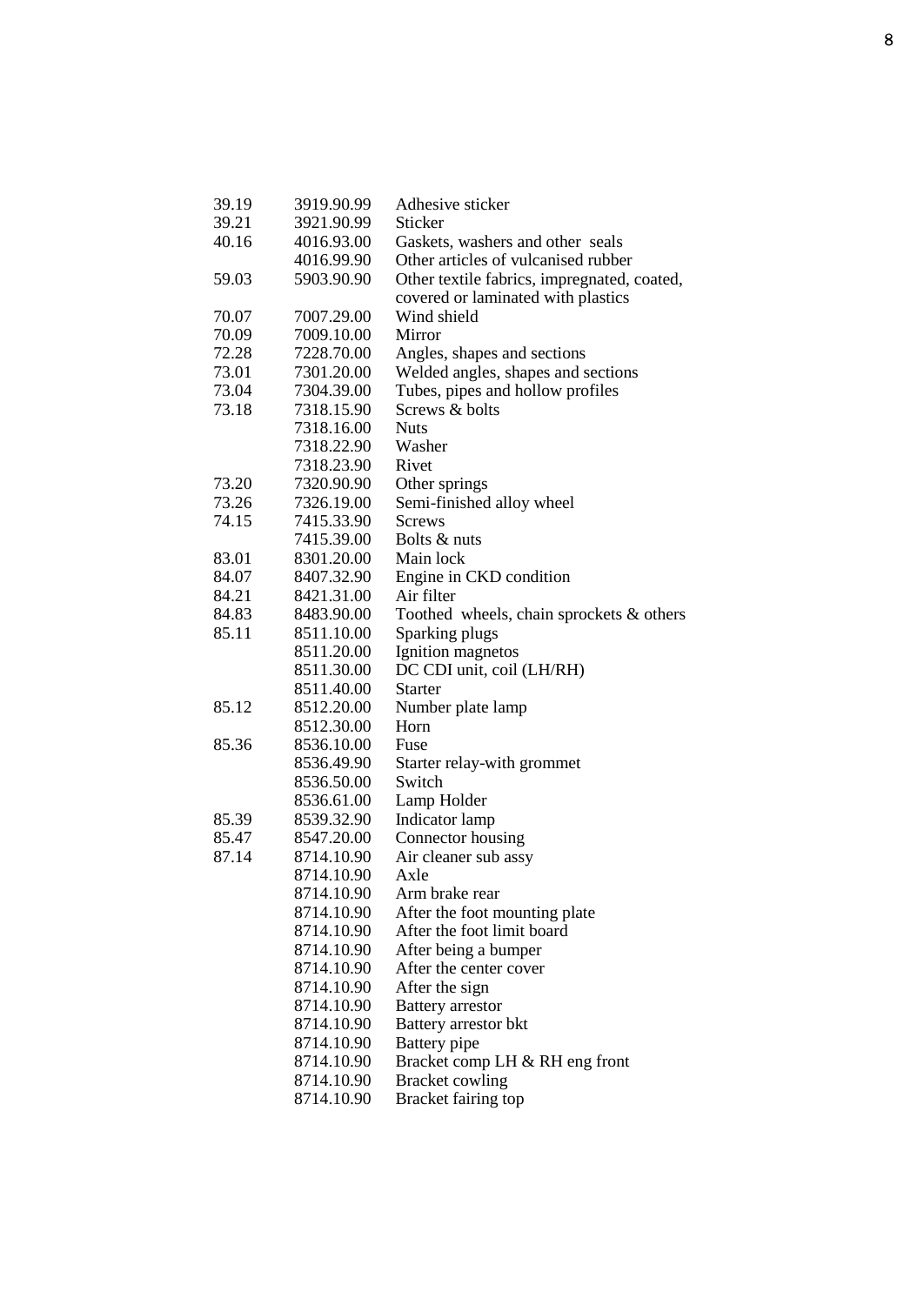| 8714.10.90   | Bracket fender-drum              |
|--------------|----------------------------------|
| 8714.10.90   | Bracket flap support LH& RH      |
| 8714.10.90   | Bracket head lamp                |
| 8714.10.90   | Brake pedal assy                 |
| 8714.10.90   | <b>Brake</b> shoe                |
| 8714.10.90   | Bush 1- windshield               |
| 8714.10.90   | Bush 2- windshield               |
| 8714.10.90   | Brake rod rear                   |
| 8714.10.90   | <b>Break Padel</b>               |
| 8714.10.90   | Brace fender                     |
| 8714.10.90   | Cage bearing steering            |
| 8714.10.90   | Cap - swing arm                  |
| 8714.10.90   | Chain adjuster                   |
| 8714.10.90   | Choke cable comb                 |
| 8714.10.90   | Clamp                            |
| 8714.10.90   | Clamp (breather tube)            |
| 8714.10.90   | Collar                           |
| 8714.10.90   | Connector pte                    |
| 8714.10.90   | Coupling                         |
| 8714.10.90   | Cup-steering                     |
| 8714.10.90   | Clip                             |
| 8714.10.90   | Cable speedometer                |
| 8714.10.90   | Cowling (fairing)                |
| 8714.10.90   | Cock fuel                        |
| 8714.10.90   | Cowling body                     |
| 8714.10.90   | Cap cleaner                      |
| 8714.10.90   | Cap lock                         |
| 8714.10.90   | Cotter                           |
| 8714.10.90   | Clutch control                   |
| 8714.10.90   | Dash board                       |
| 8714.10.90   | Dust seal                        |
| 8714.10.90   | End plug handle bar              |
| 8714.10.90   | Engine mounting bracket          |
| 8714.10.90   | Flasher                          |
| 8714.10.90   | Front axle                       |
| 8714.10.90   | Fuel cock assy                   |
| 8714.10.90   | Front fender                     |
| 8714.10.90   | Front fork assy                  |
| 8714.10.90   | Fender (front & rear)            |
| 8714.10.90   | Front and rear disc brake system |
| 8714.10.90   | Front mark                       |
| 8714.10.90   | Fairing                          |
| 8714.10.90   | Front brake                      |
| 8714.10.90   | Flange finaldriven               |
| 8714.10.90   | Foam Side flap                   |
| 8714.10.90   | Fixing                           |
| 8714.10.90   | Flap cowling                     |
| 8714.10.90   | Gear change leaver               |
| 0714, 10, 00 | Line hondle cocomple             |

8714.10.90 Grip handle assembly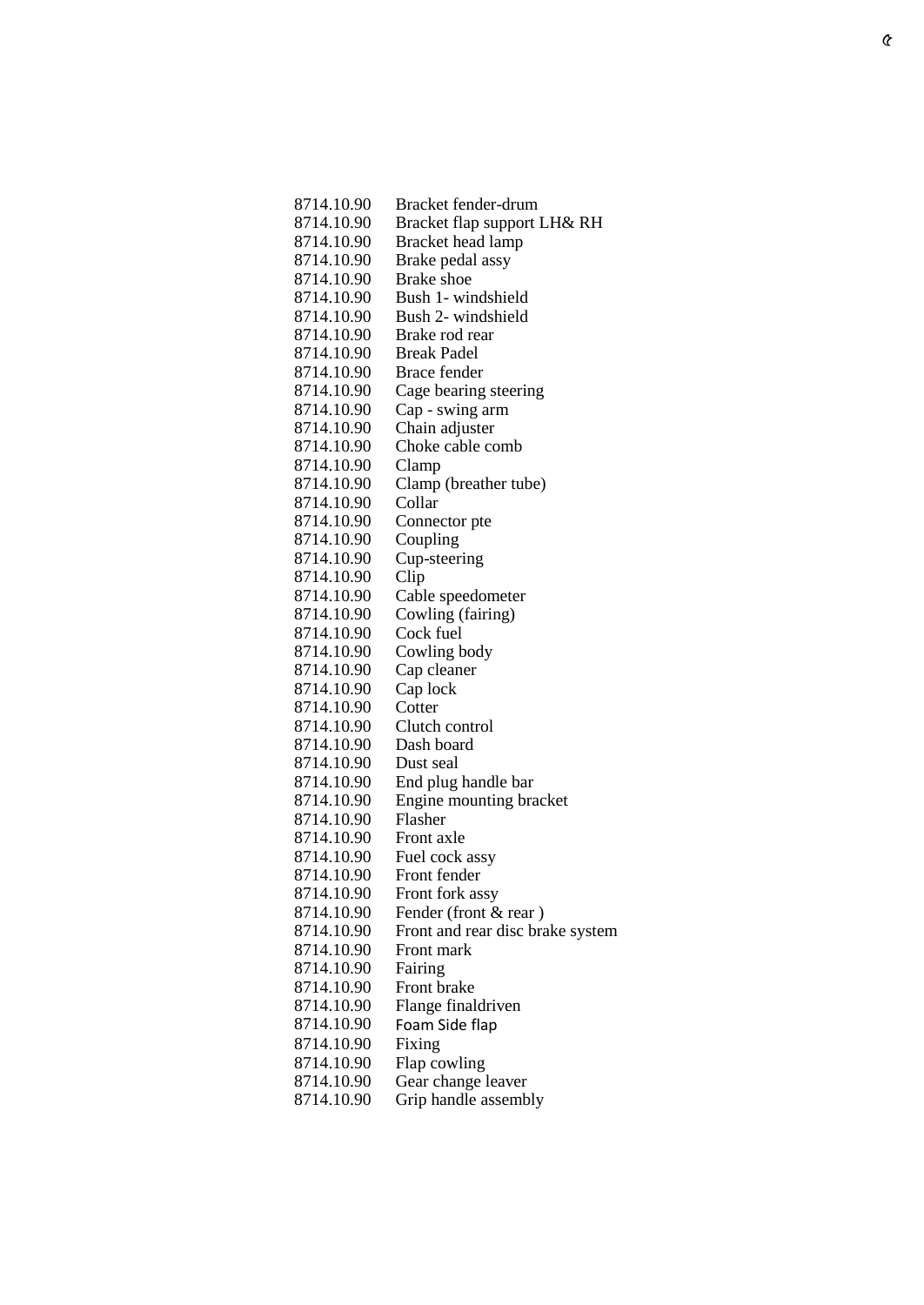| 8714.10.90               | Gear shift pedal              |
|--------------------------|-------------------------------|
| 8714.10.90               | Handle bar                    |
| 8714.10.90               | Handle set                    |
| 8714.10.90               | Hook.                         |
| 8714.10.90               | Inlet pipe                    |
| 8714.10.90               | Instruction                   |
| 8714.10.90               | Kick lever                    |
| 8714.10.90               | Lever complete gear shifter   |
| 8714.10.90               | Modulator assy                |
| 8714.10.90               | Motorcycle brakes             |
| 8714.10.90               | Muffler                       |
| 8714.10.90               | Muffler protecting cover      |
| 8714.10.90               | Nail cable guide              |
| 8714.10.90               | Net protect                   |
| 8714.10.90               | Ornamental plate comp.        |
| 8714.10.90               | Plate set upper pressure      |
| 8714.10.90               | Panel brake comp front & rear |
| 8714.10.90               | Panel box                     |
| 8714.10.90               | Plug RR fender RR             |
| 8714.10.90               | Pivot stand                   |
| 8714.10.90               | Peephole cap                  |
| 8714.10.90               | Protector comp                |
| 8714.10.90               | Pedal comp. gear change       |
| 8714.10.90               | Plate upper linking           |
| 8714.10.90               | Pin                           |
| 8714.10.90               | Pressure plate                |
| 8714.10.90               | Plug -seat lock cable         |
| 8714.10.90               | Rim comp (front and rear)     |
| 8714.10.90               | Retiiner                      |
| 8714.10.90               | Rear scutcheon                |
| 8714.10.90               | Rim comp.                     |
| 8714.10.90               | Reflector front               |
| 8714.10.90               | Rear grabe holder             |
| 8714.10.90               | Ring snap                     |
| 8714.10.90               | Rear brake                    |
| 8714.10.90<br>8714.10.90 | Steering stem<br>Sleeve       |
| 8714.10.90               | Shaft                         |
| 8714.10.90               | Shock absorber (front & rear) |
| 8714.10.90               | Stripe (left and right)       |
| 8714.10.90               | Step (left and right)         |
| 8714.10.90               | Swing arm                     |
| 8714.10.90               | Support front label           |
| 8714.10.90               | Seat lock                     |
| 8714.10.90               | Step holder                   |
| 8714.10.90               | Throttle cable                |
| 8714.10.90               | Tool kit                      |
| 8714.10.90               | Torque rod                    |
| 8714.10.90               | Upper bracket assly           |
|                          |                               |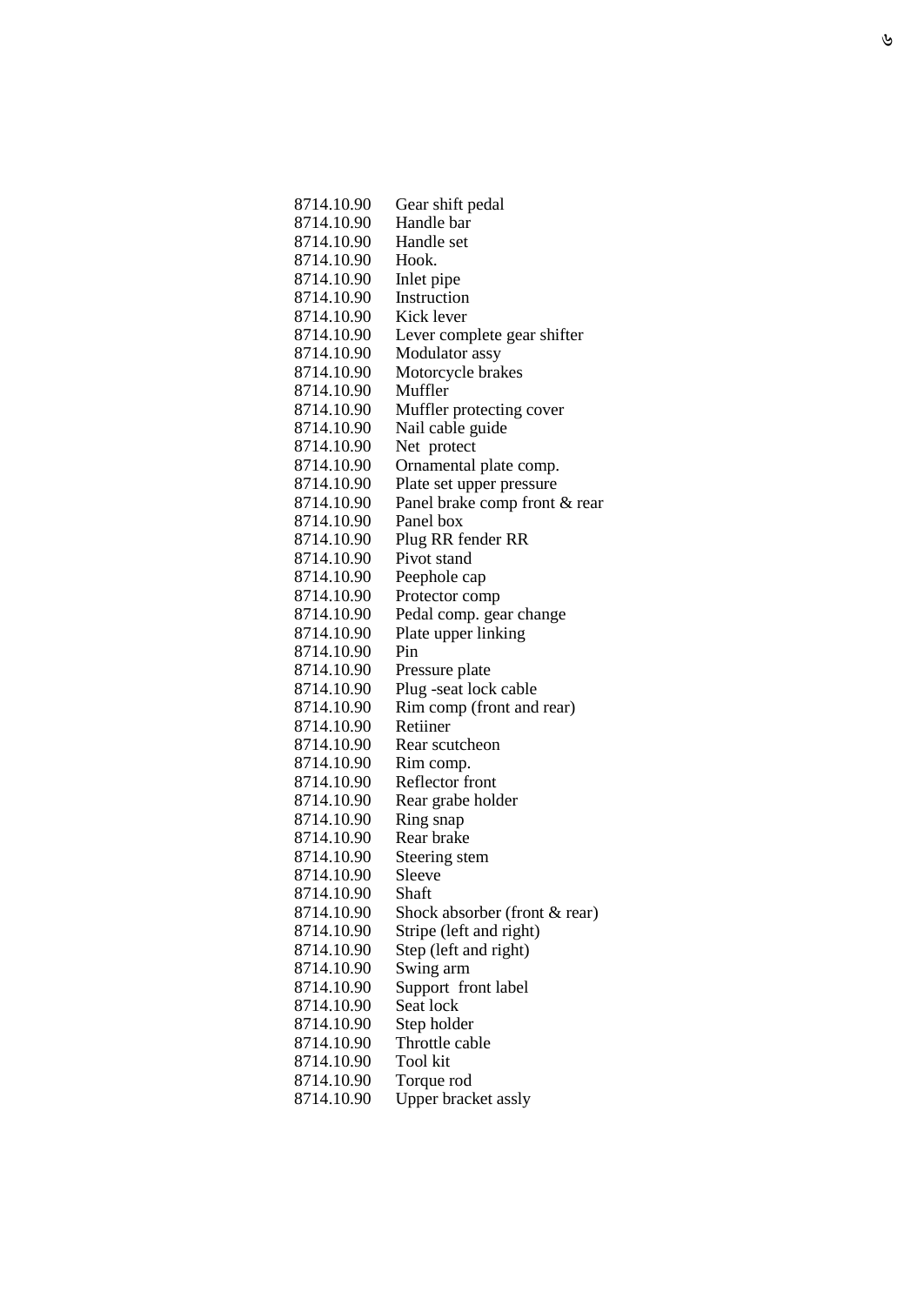|       | 8714.10.90 | Wheel& brake comp. set (front and rear) |
|-------|------------|-----------------------------------------|
|       | 8714.10.90 | Wheel com (front and rear)              |
| 90.29 | 9029.20.00 | Speedo meter                            |
| 90.32 | 9032.89.00 | DC regulator with capacitor             |
|       |            |                                         |

#### **TABLE-III**

| <b>Heading</b> | H.S. Code  | <b>Description</b>          |
|----------------|------------|-----------------------------|
| (1)            | (2)        | (3)                         |
| 87.14          | 8714.10.90 | Parts of chassis            |
|                | 8714.10.90 | Parts of swing arm          |
|                | 8714.10.90 | Parts of fuel tank          |
|                | 8714.10.90 | Parts of wheel              |
|                | 8714.10.90 | Parts of handle bar         |
|                | 8714.10.90 | Parts of muffler (cylencer) |

#### শতাতিবে:

১। (ক) আমোবনকারক প্রবতষ্ঠানদক অবশ্যই Industrial IRC holder VAT compliant মোটরসাইকেল উৎপাদনকারী প্রতিষ্ঠান অথবা ভেন্ডর হইতে িইদব।

ব্যাখ্যা।- এই প্রজ্ঞাপদনর উদেশ্য পূরণকদে-

- (অ) "Industrial IRC holder VAT compliant মোটরসাইকেল উৎপাদনকারী প্রতিষ্ঠান" অর্থ '**মোটরসাইকেল** উপপােনকারী প্রবতষ্ঠান কযারাগবর-১'' ও ''বমাররসাইদকল উপপােনকারী প্রবতষ্ঠান কযারাগবর-২'';
	- (i) ''বমাররসাইদকল উপপােনকারী প্রবতষ্ঠান কযারাগবর-১'' অর্থমূল্য সংযোজন কর নিবন্ধিত উৎপাদনকারী প্রতিষ্ঠান যাহারা স্থানীয়ভাবে সংগৃহীত বা আমদানিকৃত কাঁচামাল দ্বারা মোটরসাইকেলের সমস্ত পার্টস নিজে প্রস্তুত করিয়া অথবা চেসিস ও এক বা একাধিক গুরুত্বপূর্ণ পার্টস নিজে প্রস্তুত করিয়া এবং অবশিষ্ট পার্টস স্থানীয় ভেন্ডর হইতে সংগ্রহ বা আমদানি করিয়া মোটরসাইকেল সংযোজন বা উৎপাদন করে;
	- (ii) ''বমাররসাইদকল উপপােনকারী প্রবতষ্ঠান কযারাগবর-২'' অর্থমূল্য সংযোজন কর নিবন্ধিত উৎপাদনকারী প্রতিষ্ঠান যাহারা স্থানীয়ভাবে সংগৃহীত বা আমদানিকৃত বা স্থানীয় ভেন্ডর হইতে সংগৃহীত চেসিসের ক্ষুদ্র অংশ বা অংশবিশেষ দ্বারা চেসিস এবং স্থানীয়ভাবে সংগৃহীত বা আমদানিকৃত বা স্থানীয় ভেন্ডর হইতে সংগৃহীত ক্ষুদ্র অংশ বা অংশবিশেষ দ্বারা এক বা একাধিক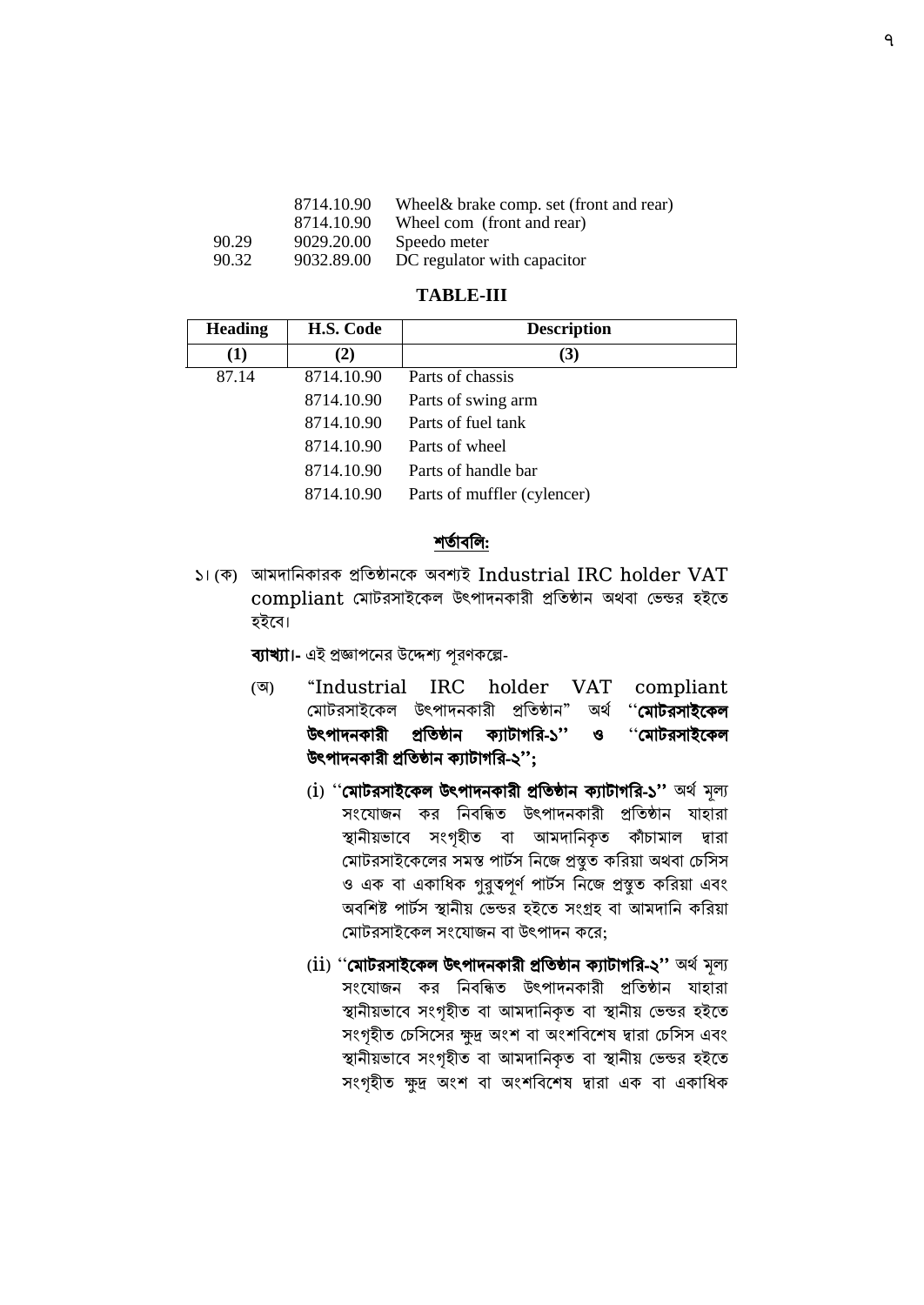গুরুত্বপূর্ণ পার্টস প্রস্তুত করিয়া এবং অবশিষ্ট পার্টস স্থানীয় ভেন্ডর হইতে সংগ্রহ বা আমদানি করিয়া মোটরসাইকেল সংযোজন বা উপপােন কদর:

তবে শর্ত থাকে যে, যে সকল প্রতিষ্ঠান তৈরী চেসিস এবং অন্যান্য পার্টসসহ সম্পূর্ণ বিযুক্ত অবস্থায় মোটরসাইকেল আমদানি করিয়া স্থানীয়ভাবে সংযোজন করে তাহারা ইহার আওতাভুক্ত িইদব না;

- (আ) "'তেন্ডর'' অর্থ মূসক নিবন্ধিত উৎপাদনকারী প্রতিষ্ঠান যাহারা স্থানীয়ভাবে সংগৃহীত অথবা আমদানিকৃত কাঁচামাল দ্বারা মোটরসাইকেল এর যন্ত্রাংশ প্রস্তুতপূর্বক মোটরসাইকেল উৎপাদনকারী প্রতিষ্ঠানকে সুনির্দিষ্ট বিক্রয় চুক্তির আওতায় অথবা স্থানীয়ভাবে সরবরাহ করিয়া থাকে:
- (ই) "গুরুতপূর্ণ পার্টস" অর্থ Swing arm, wheel, fuel tank, handle bar এবং muffler (cylencer);
- (খ) এই প্রজ্ঞাপনের আওতায় পণ্য আমদানি ও খালাসের লক্ষ্যে প্রতিষ্ঠানটির হালনাগাদ নবায়নকৃত শিল্প ভোক্তা আইআরসি রহিয়াছে এবং ১৩ ডিজিট সম্বলিত মূল্য সংযোজন কর (মূসক) নিবন্ধিত প্রতিষ্ঠানটি বিবেচ্য বিল অব এন্ট্রি দাখিলের অব্যবহিত পূর্ববর্তী মাসের অথবা প্রযোজ্য ক্ষেত্রে প্রয়োজনীয় সংখ্যক মূসক দাখিলপত্র (রিটার্ন) দাখিল করিয়াছে মর্মে কাস্টমস কম্পিউটার সিস্টেমে বা ভ্যাট অনলাইন সিস্টেমে বা জাতীয় রাজস্ব বোর্ড বা ভ্যাট কমিশনারেট এর ওয়েবসাইটে ইলেকট্রনিক তথ্য প্রদর্শিত থাকিতে হইবে:

তবে শর্ত থাকে যে, কোনো দৈব-দূর্বিপাক বা কোনো যৌক্তিক কারণে ইলেকট্রনিক তথ্য পাওয়া সম্ভব না হয় তবে সেই ক্ষেত্রে সংশ্লিষ্ট কমিশনার অব কাস্টমস প্রতি ক্ষেত্রে কারণ লিপিবদ্ধ করিয়া শুল্কায়নের প্রয়োজনীয় কার্যক্রম গ্রহণ করিতে পারিবে:

তবে আরো শর্ত থাকে যে, বাংলাদেশ রপ্তানি প্রক্রিয়াকরণ অঞ্চল কর্তৃপক্ষ (BEPZA), বাংলাদেশ অর্থনৈতিক অঞ্চল কর্তৃপক্ষ (BEZA), বাংলাদেশ হাইটেক পাৰ্ক কর্তৃপক্ষ অথবা আইন বলে প্রতিষ্ঠিত অন্য যে কোনো কর্তৃপক্ষের নিয়ন্ত্রণাধীন শিল্প প্রতিষ্ঠান যাহাদের জন্য শিল্প ভোক্তা আইআরসি গ্রহণের বাধ্যবাধকতা নাই সেইরূপ ক্ষেত্রে সংশ্লিষ্ট কর্তৃপক্ষ কর্তৃক ইস্যুকৃত আমদানি অনুমতিপত্র দাখিল করিতে হইবে;

(গ) এই প্রজ্ঞাপদনর বরয়াবত সুববধায় বমাররসাইদকল উপপােনকারী প্রবতষ্ঠান ক্যাটাগরি-১ ও ভেন্ডরগণ TABLE-I এবং TABLE-II এর অন্তর্ভূক্ত পণ্য এবং বমাররসাইদকল উপপােনকারী প্রবতষ্ঠান কযারাগবর-২ TABLE-II ও  $TABLE-III$  এর অন্তর্ভুক্ত পণ্য আমদানি করিতে পারিবেন;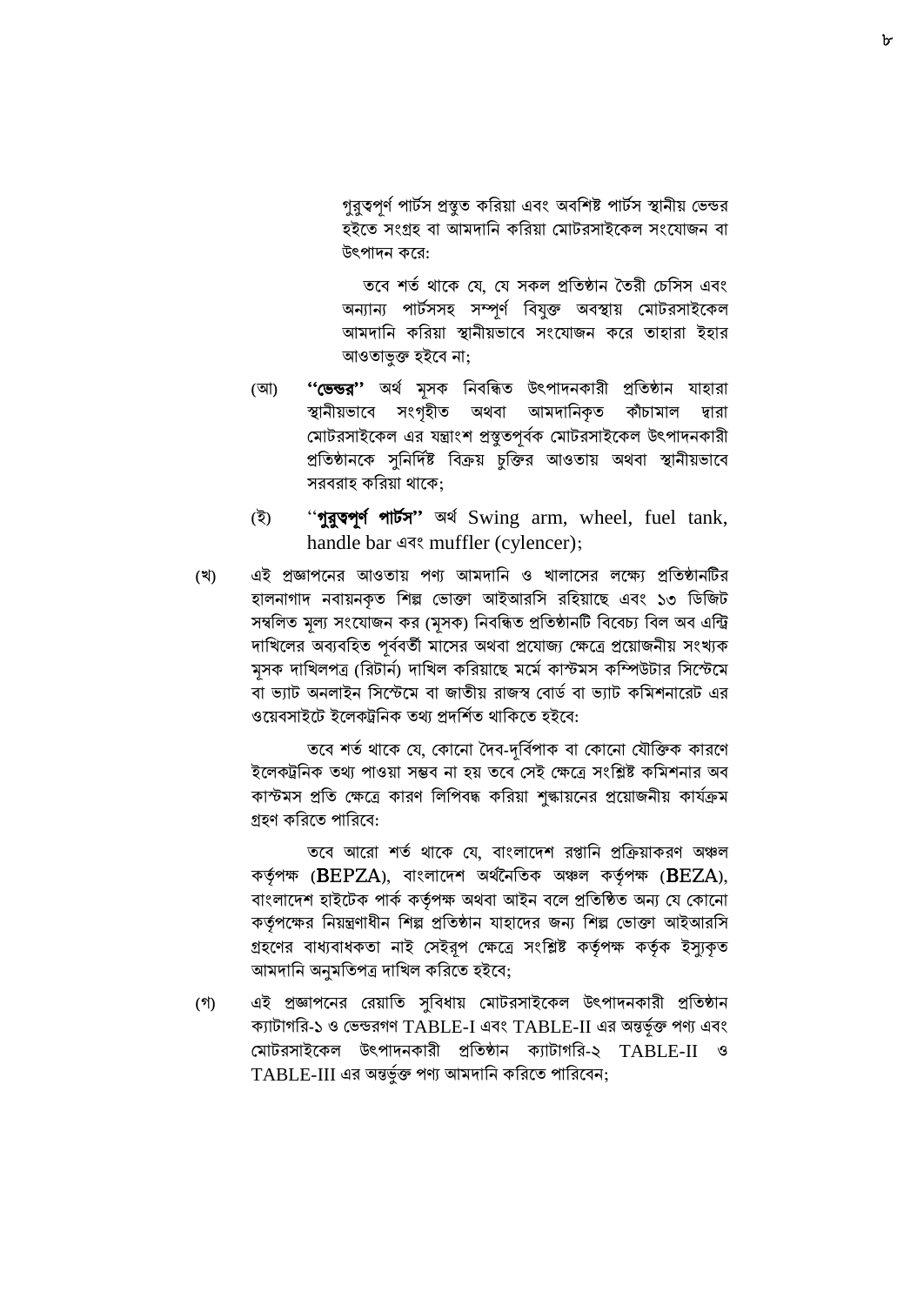(ঘ) মোটরসাইকেল উৎপাদনকারী ক্যাটাগরি-১ ভুক্ত প্রতিষ্ঠান যেই সকল মডেলের মোটরসাইকেলের ক্ষেত্রে স্থানীয়ভাবে সংগৃহীত বা আমদানিকৃত বা স্থানীয় ভেন্ডর হইতে সংগৃহীত চেসিসের ক্ষুদ্র অংশ বা অংশবিশেষ দ্বারা চেসিস এবং স্থানীয়ভাবে সংগৃহীত বা আমদানিকৃত বা স্থানীয় ভেন্ডর হইতে সংগৃহীত ক্ষুদ্র অংশ বা অংশবিশেষ দ্বারা এক বা একাধিক গুরুত্বপূর্ণ পার্টস প্রস্থুত করিয়া এবং অবশিষ্ট পার্টস স্থানীয় ভেন্ডর হইতে সংগ্রহ বা আমদানি করিয়া মোটরসাইকেল সংযোজন বা উৎপাদন করিবে, কেবল সেই সকল ক্ষেত্রে মোটরসাইকেল উৎপাদনকারী কৈাটাগবর-১ ভুক্ত প্রবতষ্ঠানসমূহ বমাররসাইদকল উপপােনকারী প্রতিষ্ঠান ক্যাটাগরী-২ এর সুবিধা প্রাপ্য হইবে এবং এই ক্ষেত্রে শুল্কায়নকালে সংশ্লিষ্ট কাস্টম হাউস বা স্টেশনে সংশ্লিষ্ট প্রতিষ্ঠান কর্তৃক মূসক বিভাগীয় দপ্তরে প্রতিটি মডেলের জন্য পৃথক পৃথক দাখিলকৃত মূসক বিভাগীয় কর্মকর্তা কর্তৃক সত্যায়িত উপকরণ-উৎপাদ সহগ ঘোষণাপত্র (মূসক-৪.৩) দাখিল করিতে হইবে।

২। মোটরসাইকেল উৎপাদনকারী বা ভেন্ডর শিল্প প্রতিষ্ঠান কর্তৃক কারখানা স্থাপনের পর এই প্রজ্ঞাপদনর অধীন বরয়াবত সুববধায় কাঁচামাল বা ন্ত্রাাংশ আমোবনর অনুদমােদনর জন্য চেয়ারম্যান, জাতীয় রাজস্ব বোর্ড বরাবর আবেদন করিতে হইবে; উক্ত আবেদন বিবেচনার ক্ষেত্রে জাতীয় রাজস্ব বোর্ড, সংশ্লিষ্ট ভ্যাট বিভাগীয় কর্মকর্তা এবং শিল্প মন্ত্রণালয়ের প্রতিনিধির সমন্বয়ে গঠিত কমিটি আবেদিত প্রতিষ্ঠান সরেজমিন যাচাইপূর্বক চেয়ারম্যান, জাতীয় রাজস্ব বোর্ড বরাবর **''পরিশিষ্ট-১''** অনুযায়ী একটি প্রতিবেদন দাখিল করিবেন এবং উক্ত প্রতিবেদন অনুযায়ী প্রতিষ্ঠানের শিল্প স্থাপন সংক্রান্ত কার্যক্রম সন্তোষজনক বিবেচিত হইলে আবেদনকারী প্রতিষ্ঠানকে এই প্রজ্ঞাপনের অধীন রেয়াতি হারে পণ্য আমদানির অনুমোদন প্রদান করা হইবে; উক্ত অনুমোদন পত্রের সত্যায়িত ফদরাকবপ প্রবতি পেচালান শুল্কায়দনর সময় ববল অব এবির সবিত োবখল কবরদত হইবে।

৩। বমাররসাইদকল উপপােনকারী অর্বা বভ্ন্ডর কর্তকথ প্রবত একক বমাররসাইদকল বা মোটরসাইকেলের যন্ত্র বা যন্ত্রাংশ উৎপাদনের জন্য সম্ভাব্য বা যৌক্তিক অপচয়সহ কী কী উপকরণ কী পবরমাদণ আবশ্যক (উপকরণ-উপপাে সিগ) বস সম্পবকথত তথ্য ''পরিশিষ্ট-২'' অনুযায়ী ৩ (তিন) কপি পণ্য আমদানির পূর্বেই সংশ্লিষ্ট ভ্যাট কমিশনারেট এর কমিশনার বরাবর দাখিল করিতে হইবে এবং কমিশনার উক্ত উপকরণ-উৎপাদ সহগ অনুমােদনপূর্বক প্রতিস্বাক্ষর করিবেন এবং একটি কপি অফিসের রেকর্ড হিসাবে সংরক্ষণ করিবেন, দ্বিতীয় কপি জাতীয় রাজস্ব বোর্ডের সদস্য (কাস্টমস নীতি) বরাবরে প্রেরণ করিবেন এবং অপর কপি প্রতিষ্ঠান কর্তৃপক্ষকে ফেরত দিবেন, **পরিশিষ্ট-২** এর সত্যায়িত ফদরাকবপ প্রবতি পেচালান শুল্কায়দনর সময় ববল অব এবির সবিত োবখল কবরদত িইদব।

৪। এই প্রজ্ঞাপনে উল্লিখিত যন্ত্রাংশ বা উপকরণ ''**পরিশিষ্ট-২''** অনুযায়ী আমদানি করিয়া অনুমোদিত উপকরণ-উৎপাদ সহগ মোতাবেক মোটরসাইকেল বা তার যন্ত্রাংশ উৎপাদন করা হইতেছে কিনা তাহা সংশ্লিষ্ট ভ্যাট কমিশনারেটের কমিশনার তাহার অধীনস্থ যুগ্ম-কমিশনারের নিম্নে নহেন এইরূপ কোনো কর্মকর্তার নেতৃত্বে সংশ্লিষ্ট ভ্যাট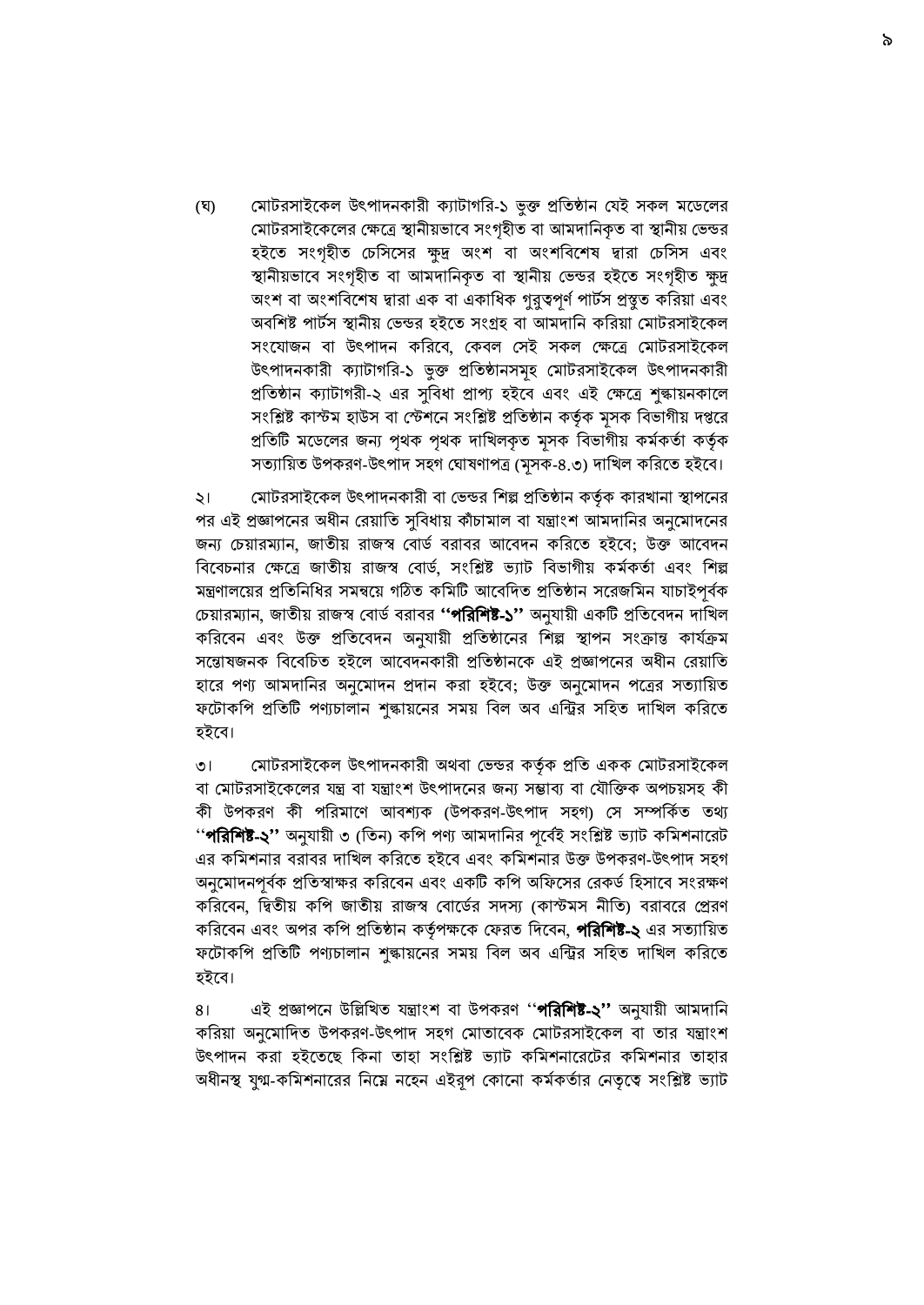বিভাগীয় কর্মকর্তা ও সদর দপ্তরে পদস্থ সহকারী বা ডেপুটি কমিশনারের সমন্বয়ে গঠিত কমিটি কর্তৃক প্রতি ৬ (ছয়) মাস অন্তর সরেজমিনে পরিদর্শন করিয়া নিশ্চিত করিবেন।

৫। আমদানিকৃত যন্ত্রাংশ বা উপকরণ দ্বারা মোটরসাইকেল বা যন্ত্রাংশ উৎপাদনের ফলে সৃষ্ট অপচয়জনিত স্ক্র্যাপ সংশ্লিষ্ট বিভাগীয় কর্মকর্তার অনুমোদনক্রমে স্থানীয়ভাবে বিক্রয় করা যাইবে এবং এই ক্ষেত্রে উক্ত স্ক্র্যাপের মূল্যের উপর প্রযোজ্য হারে মূল্য সংযোজন কর বা প্রযোজ্য অন্যান্য শুল্ক-কর আমদানিকারককে পরিশোধ করিতে হইবে।

৬। বকান উৎপাদনকারী বা ভেন্ডর এই প্রজ্ঞাপনের শর্ত লঙ্ঘন করিলে এবং উক্ত লঙ্ঘনজবনত কারদণ রাজস্ব ক্ষবত িইদল বসইদক্ষদে তািার ববরুদে কাস্টমস আইন ও মূল্য সংযোজন কর আইনের বিধান অনুযায়ী ও প্রযোজ্য ক্ষেত্রে সংশ্লিষ্ট অন্যান্য আইন মোতাবেক প্রয়োজনীয় ব্যবস্থা গ্রহণ করা হইবে।

৭। ১৩ আষাঢ়, ১৪২৮ বঙ্গাব্দ শমাতাবিক ২৭ জুন, ২০২১ বিস্টাব্দ তাবরদখ জারীকৃত প্রজ্ঞাপন এস,আর,ও নং ২২৩-আইন/২০২১/৩১/কাস্টমস এতদ্দ্বারা রহিত করা হইল।

৮। এই প্রজ্ঞাপন ৯ জুন, ২০২২ খ্রিস্টাব্দ তারিখে কার্যকর হইবে।

### পবরবশষ্ট-১ [েত ত২ দ্রষ্টব্য]

#### <u>কারখানা পরিদর্শন প্রতিবেদন</u>

আমরা বন্নবস্বাক্ষরকারীগণ ববগত ------------বি তাবরখ-------------------- নামীয় মোটর সাইকেল উৎপাদনকারী/মোটর সাইকেলের পার্টস উৎপাদনকারী শিল্প কারখানা সরেজমিনে পরিদর্শন করিয়াছি। পরিদর্শনে প্রাপ্ত তথ্যাদি নিম্নরূপ, যথা:-

- ১। প্রতিষ্ঠানের নাম ও ঠিকানা :
- ২। মূসক বনবিন নম্বর (BIN) :
- ৩। মালিক/স্বত্বাধিকারীর নাম ও ঠিকানা (বর্তমান/স্থায়ী) :
- $81$  আয়কর সনদ নম্বর  $(TIN):$
- ৫। জবম ও ভ্বদনর বববরণ :
	- (ক) জবম ও ভ্বন বনজস্ব বকনা :
	- (খ) বমার জবমর পবরমাণ :
	- (গ) কারখানা ভ্বদনর (ওয়যারিাউসসি) আয়তন :
	- (ঘ) কারখানা ভ্বদনর প্রকৃবত : (পাকা/দসবম পাকা/অন্যান্য) :
	- (ঙ) অবফস ভ্বদনর আয়তন :
	- (চ) বিদ্যুৎ সংযোগ আছে কিনা :
- ৬। কারখানা ভবন ভাড়া হইলে ভাড়া চুক্তির কপি :
- ৭। স্থাপিত যন্ত্রপাতির বিবরণ :
- ৮। স্থাপিত যন্ত্রপাতি দ্বারা উৎপাদনযোগ্য পণ্যের বিবরণ :
- ৯। উৎপাদনযোগ্য পণ্যের উপকরণ-উৎপাদ সহগ সংশ্লিষ্ট ভ্যাট কমিশনারেটে দাখিল ও অনুমোদন করা হইয়াছে কিনা :